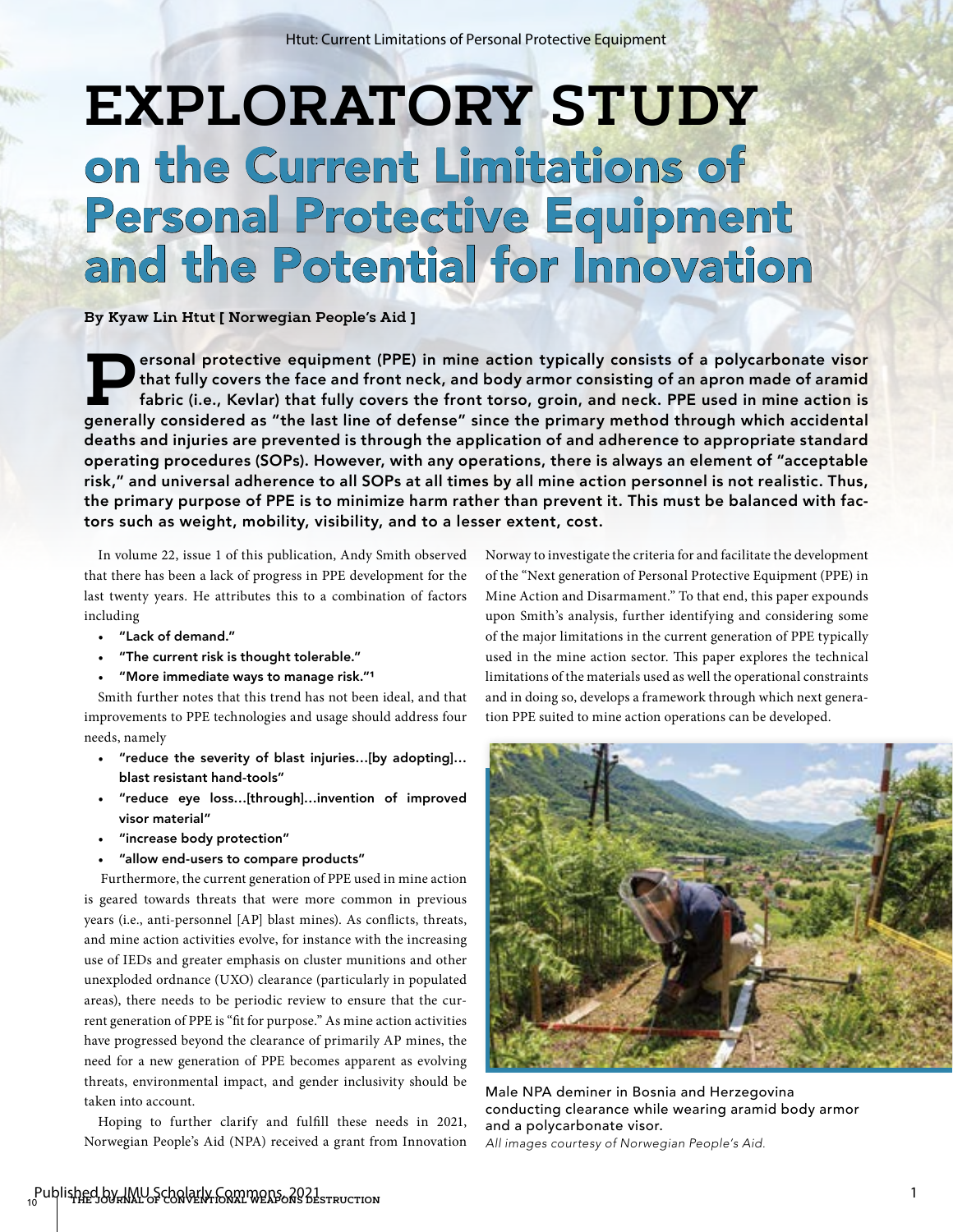#### High-Velocity Fragmentation Threats

High-velocity fragmentation<sup>2</sup> presents a unique challenge in humanitarian mine action  $(HMA)^3$  due to the fact that most PPE used in HMA is typically not rated to defeat this threat. According to International Mine Action Standards (IMAS) 10.304 the minimum standard of body armor must be at least NATO Standardization Agreement (STANAG) 2920 compliant to  $V_{50}$ 450 at 1.102 g, meaning that the material must reliably stop 50 percent of incoming projectiles with a mass of up to 1.102 g travelling at 450 m/s. IMAS 10.30 does not specify that visors need to be STANAG 2920 rated, only that "the eye protection shall be capable of retaining integrity against the blast effects of 240 g of TNT at 60 cm and shall provide protection equivalent to not less than 5 mm of untreated polycarbonate" (IMAS 10.30, 2013).<sup>5</sup> With this in mind, however, it must be noted that the PPE used in HMA is primarily intended to mitigate the effects of secondary fragmentation<sup>6</sup> from AP blast mines rather than high-velocity fragmentation. Although the technology to defeat high-velocity (i.e., rifle) projectiles widely exists in the form of ceramic-composite or high-hardness steel, the significant added weight, loss of flexibility, and bulk (some plates are as thick as 25 mm) for a limited coverage area and high cost of procurement are significant drawbacks to widespread adoption.

Although large caliber ordnance such as artillery shells produce high-velocity fragmentation,7 this paper will only refer to smaller AP items such as cluster munitions, grenades, and AP fragmentation mines encountered during HMA operations. The reason for excluding larger caliber items is that the probability of survival of a point blank (i.e., within 1 m) detonation of a large caliber projectile (with more than 1 kg of high explosive) is virtually zero, while survival of a point blank detonation of smaller items such as AP fragmentation mines, grenades, or cluster munitions have been extensively documented by NPA and the mine action sector as a whole.

Using this criteria, there have been in total fourteen highvelocity fragmentation accidents involving cluster munitions, AP fragmentation mines, and grenades resulting in sixteen casualties documented in NPA's database from January 1994 to April 2020. These accidents have resulted in the deaths of eight victims and non-fatal injuries to eight survivors. Of the eight fatalities, five<sup>8</sup> were not wearing any torso PPE (i.e., body armor) or facial PPE (i.e., visor) and all five received fatal penetrative injuries to the torso as well as fatal head injuries from high-velocity fragmentation. Of the three fatalities who were wearing body armor, two of the victims had parts of their body armor compromised, while one did not have their body armor compromised and received no torso injuries (the victim received penetrative head injuries). Of the two fatalities with compromised body armor, one received undocumented non-life-threatening injuries to the torso and one received life-threatening injuries to the torso. All three fatalities were wearing a polycarbonate visor, which had been compromised causing fatal head/facial injuries to the victim.

Of the eight survivors of accidents involving high-velocity fragmentation over the same period, seven were wearing both body armor and visors. The remaining individual who was not wearing any PPE had survived due to their location behind another (unprotected) victim who did not survive.9 Of the seven survivors wearing body armor, two had their vests compromised and suffered penetrative torso injuries. Two of those who did not have their body armor compromised still received penetrative torso wounds due to side impact in areas not covered by their PPE, but survived these injuries. The visors worn by seven survivors were not compromised, although three received superficial facial injuries and one survivor lost an eye due to blast overpressure and debris entering their visor.

While sixteen individuals is too small of a sample size to establish any statistical or causal relationship, the anecdotal information from NPA's records indicate that ten of the sixteen individuals involved in high-velocity fragmentation accidents were wearing PPE, seven of whom survived with varying degrees of injuries (70 percent survival). Body armor was compromised in four out of these ten cases (40 percent) with victims receiving injuries to the torso, with two out of the four victims surviving those injuries (50 percent survived despite their body armor being compromised). Visors were compromised in three out of the ten cases (30 percent) with victims receiving injuries to the head or face; none of the victims survived these injuries. By contrast, of the six victims who were not wearing PPE, only one survived (16 percent survival).

While the information provided from these accidents does not take into account the method of injury and circumstances that could be aggravating or mitigating factors (i.e., victim position,



Male NPA deminer in Bosnia and Herzegovina wearing aramid body armor and a ballistic helmet with a polycarbonate visor.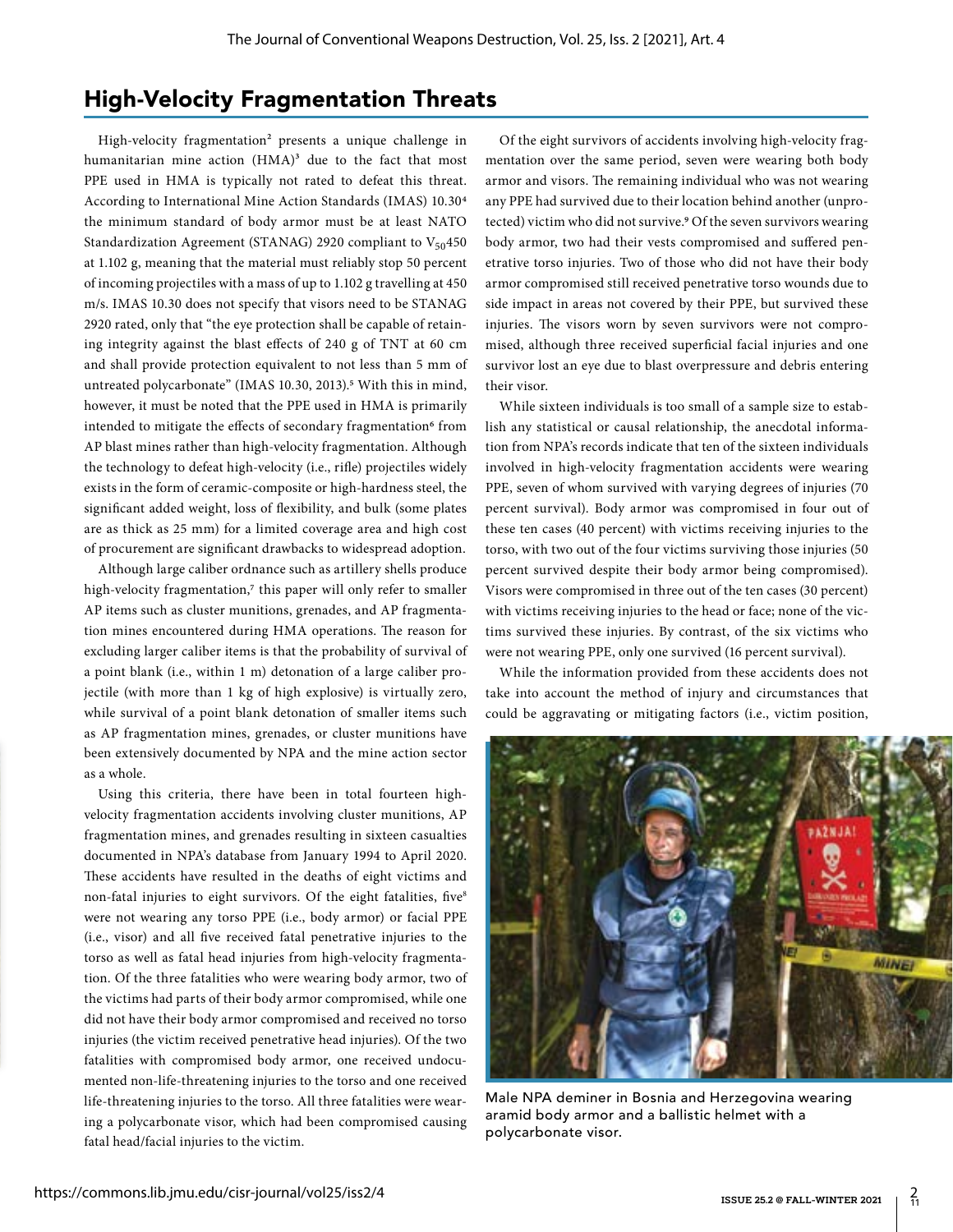fragmentation mass/density, velocity, angles, quality of casualty evacuation (CASEVAC), etc.) or the severity of injuries and lasting disabilities, it anecdotally illustrates that personnel wearing PPE do have higher survival rates in accidents involving highvelocity fragmentation, even if the PPE is compromised. However, personnel who have compromised visors from high-velocity fragmentation had significantly lower survival rates. This could hypothetically be attributed to a combination of the following factors:

- Injuries to the head are much more catastrophic due to the vulnerability of the brain, and it being a much larger proportion of the "target area" (i.e., frontal profile of the face/head), as opposed to the torso where the chances of hitting a vital organ are proportionately lower.
- The material properties of polycarbonate offer less protection compared to aramid (Kevlar) by volume and weight.
- The mechanism of failure of polycarbonate visors could potentially be a "shattering" effect, which also enables more kinetic energy to pass through into the victim causing more catastrophic injury. By comparison, it could be argued that aramid fabric is able to absorb and redistribute kinetic energy more efficiently than polycarbonate.
- Both polycarbonate and aramids are subject to degradation due to environmental factors such as UV light, moisture, and general wear and tear. This would begin to degrade the protective performance of these materials over time. It could be argued that polycarbonate could deteriorate at a faster rate due to increased exposure to the elements when compared to aramid fabric (which is usually contained within a waterresistant pouch).

Taking these factors into consideration, it must also be noted that the relationship between the kinetic energy of a projectile and the severity of injuries (e.g., traumatic bone and soft tissue damage) has been extensively documented in medical journals and other publications. According to Rozen and Dudkiewicz's chapter "Wound Ballistics and Tissue Damage" in *Armed Conflict Injuries to the Extremities: A Treatment Manual*: 10

*The amount of tissue damage and the injury severity of gunshot injuries are due to the energy transmitted by the bullets or projectiles, depending mainly on their velocity. Therefore, the injuries are not divided any more, as in the past, to 'high- and low-velocity injury' but to 'a high- or low-energy injury.* 

This understanding is further supported by Hauer et al.: *Although a large number of factors influence the missile in flight and after penetration of the body, the most important factor is the amount of energy transmitted to the tissue. Shrapnel wounds are usually produced with similarly high kinetic energy to those caused by hand- and long guns. However, fragments tend to dissipate the entire amount of energy within the body, which increases the degree of tissue disruption.11*

One of the main mechanisms through which tissue damage is achieved is through cavitation, in which a high-energy projectile will cause large wound cavities as a result of energy transfer. This is further exacerbated by internal lacerations, tumbling, and fragmentation of the projectile within the victim, as well as secondary fragmentation of bone causing additional injury. According to Rozen and Dudkiewicz, these factors are "thought to be the most significant factor in tissue injury from high energy projectiles."<sup>12</sup>

### Rudimentary Theoretical Model of Fragmentation Impact Energy on PPE

The mechanics through which PPE is compromised may be a combination of factors including impact kinetic energy (a function of velocity and mass), cross-sectional density, and hardness of the projectile as well as impact and deflection angles. In order to develop a simplified theoretical model to study the effects of fragmentation, this paper will limit these to two factors, namely the kinetic energy of the incoming projectile and the kinetic energy impact resistance rating of the typical PPE material. One can therefore develop a hypothesis that if the kinetic energy of the impact exceeds the resistance rating of the PPE material, then the probability of penetration of the PPE material will be higher.<sup>13</sup> For further simplification, this model will assume that there is no further fragmentation of the projectile upon impact and the hypothetical kinetic energy passed through to the victim would be the residual kinetic energy after the impact (kinetic energy of the impact minus the resistance rating), thereby representing an analogue for potential severity of injury.

IMAS 10.30 lists a minimum requirement for torso protection to be STANAG V<sub>50</sub>450 at 1.102 g, which equates to 111.78 J of impact

kinetic energy (kinetic energy =  $1/2$  m  $v^2$ .<sup>14</sup> As such, torso protection in the HMA sector is typically comprised of aramid fabrics (Kevlar) providing *soft armor* to STANAG 2920 V<sub>50</sub>450 fragmentation protection. This standard is defined as body armor stopping a series of projectiles being launched at 450 m/s at least 50 percent of the time.15 Bolduc and Jager further define fragmentation types and mass, with R7 being the highest mass "right angled, circular crosssection (RCC)" projectile." Therefore, if a soft (aramid) body armor type is rated  $V_{50}$ 450 R7, then it is rated to stop 50 percent of unsaboted, RCC projectiles with a maximum mass of 4.15 g travelling at 450 m/s, and the theoretical impact kinetic energy (in joules) of this projectile would be 420.185 J. By comparison, the most common form of facial protection in compliance with IMAS 10.30 are polycarbonate full face visors that are at least 5 mm thick. According to the technical manual of one polycarbonate manufacturer, SABIC, their 5 mm polycarbonate sheets are rated up to 370 J of impact.16

In order to compare the differences in kinetic energy impact of a typical piece of primary fragmentation versus secondary fragmentation, the following formulas will be used as the basis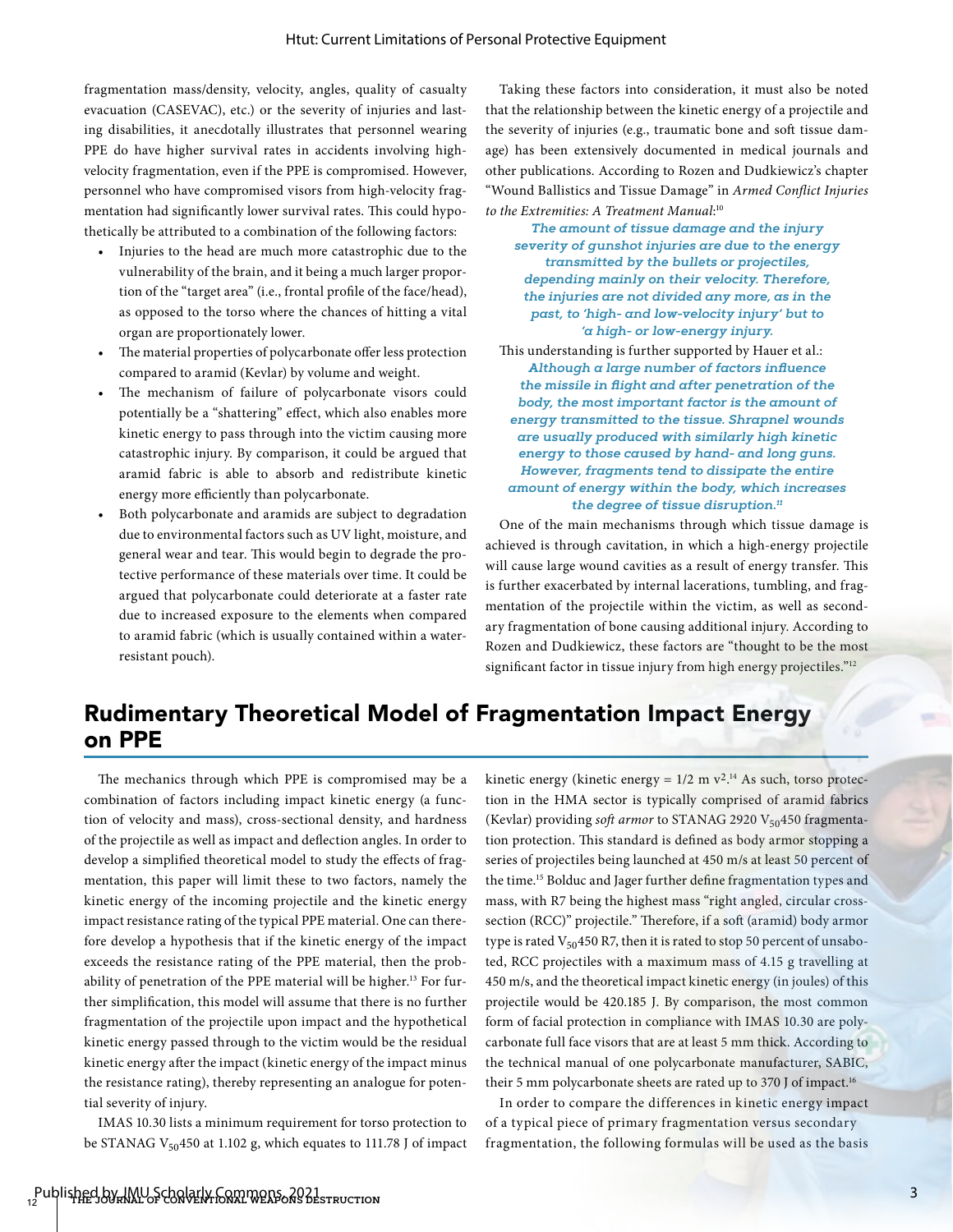for calculating the velocity (**V**) upon impact of the respective projectiles.

The starting velocity of primary fragmentation from a metal bodied ordnance is determined by the respective Gurney equation<sup>17</sup> (see Figure 1), which takes into account the body shape of the item (spherical or cylindrical) and the velocity of detonation of the explosive charge (dependent on explosive type).

| <b>Cylindrical Charge Equation</b><br>$ (V / \sqrt{2E}) = ((M / C_{exp}) + 1/2))^{-1/2} $                                                                        | $V =$ initial fragment<br>velocity (m/s)<br>$\sqrt{2E}$ = Gurney Constant for a<br>given explosive (m/s) |
|------------------------------------------------------------------------------------------------------------------------------------------------------------------|----------------------------------------------------------------------------------------------------------|
| <b>Spherical Charge Equation</b>                                                                                                                                 | $M =$ mass of fragment (kg)                                                                              |
| $\left  (\text{V} / \sqrt{2E}) = ((\text{M} / C_{\text{exp}}) + 3/5))^{-1/2} \right _{\substack{C \text{exp} \\ (L = \infty)}}^{\infty}$ = explosive charge mass |                                                                                                          |

Figure 1. Gurney equations for cylindrical and spherical bodies. *Figure courtesy of International Ammunition Technical Guidelines, 2015.*

The initial velocity calculated from a respective Gurney equation for cylindrical or spherical bodies can then be used to further calculate the estimated velocity of a piece of fragmentation (and thus also the energy) at a determined range as a function of air density, cross-sectional area, drag, and fragment mass.18 This is shown in Figure 2.

| $V(s) = V_0 * e^{-(p^*Cd^*A^*S)/(2^*m)}$ | $V(s)$ = velocity at desired distance                                                                                                                                                                                                                                                                                                                                                                                                                               |
|------------------------------------------|---------------------------------------------------------------------------------------------------------------------------------------------------------------------------------------------------------------------------------------------------------------------------------------------------------------------------------------------------------------------------------------------------------------------------------------------------------------------|
|                                          | $V_0$ = velocity of the fragment at the<br>point                                                                                                                                                                                                                                                                                                                                                                                                                    |
|                                          | $p =$ atmospheric density (kg) = 1.2<br>kg/m3 at sea level.                                                                                                                                                                                                                                                                                                                                                                                                         |
|                                          | $Cd = drag coefficient (dependent on$<br>fragment shape)<br>For reference, a perfect smooth<br>sphere has a Cd of 0.47 at subsonic<br>speeds and around 1.1 at super-<br>sonic speeds while a flat plate has<br>a Cd of 1.28 (NASA, 1993). <sup>19</sup> The US<br>Department of Defense Explosives<br>Safety Board recommends using a<br>Cd of 1.28 as an average to model<br>fragmentation drag of any given item<br>(Department of Defense, 1975). <sup>20</sup> |
|                                          | $A = \text{cross sectional area of projectile}$                                                                                                                                                                                                                                                                                                                                                                                                                     |
|                                          | (in square meters)                                                                                                                                                                                                                                                                                                                                                                                                                                                  |
|                                          | $S =$ desired distance in meters                                                                                                                                                                                                                                                                                                                                                                                                                                    |
|                                          | $M =$ mass of projectile (in kg)                                                                                                                                                                                                                                                                                                                                                                                                                                    |

Figure 2. Function of fragment velocity over distance travelled. *Figure courtesy of Federation of American Scientists.*

Separately, according to the U.S. Department of Defense (DoD), the estimated approximate maximum range for secondary fragmentation is shown in Figures 3 and 4.

| Rocks                     | Soil               |
|---------------------------|--------------------|
| 29.2 / NEQ <sup>0.4</sup> | $12.5 / NEQ^{0.4}$ |

Figure 3. Theoretical maximum range of projectile material type per scale of NEQ.

*Figure courtesy of U.S. Department of Defense, 1975.21*

Furthermore, simple estimates of theoretical maximum range of fragmentation (primary and secondary) can be calculated using the following function:

| $R = (V_0 / g) * Sin 2\theta   R = Range (m)$ | $\mid V_0 =$ Initial Fragment Velocity (m/s)                                                                  |
|-----------------------------------------------|---------------------------------------------------------------------------------------------------------------|
|                                               | $\left  \begin{array}{l} g = \text{Gravity (m/s}^2) \end{array} \right.$ (Earth gravity constant is 9.82 m/s) |
|                                               | $\theta$ = Launch Angle (Radians)                                                                             |

Figure 4. Function of fragmentation maximum theoretical range. *Figure courtesy of International Ammunition Technical Guidelines, 2015.*

Using these functions, the following are illustrative examples of fragmentation velocity and impact kinetic energy calculated for comparisons between primary fragmentation from a BLU-26 submunition and secondary fragmentation from a PMN AP blast mine.

A BLU-26 cluster bomb has a body mass of 0.350 kg, a net explosive quantity (NEQ) of 0.085 kg of Cyclotol, and an All Up Weight  $(AUW)^{22}$  of 0.435 kg. It is generally spherical in shape and holds 600 small steel balls of fragmentation embedded within the metallic body. It has a diameter of 0.064 m (64 mm) and a radius of 0.032 m.<sup>23</sup> Using these dimensions, the spherical surface area of the item is  $0.0128$  m<sup>2</sup> (or 12,867 mm<sup>2</sup>), and using these specifications, it is possible to calculate the initial velocity of the metal fragments at the point of detention with the spherical Gurney equation for Cyclotol as follows:

> $V = (((M / Cexp) + 3/5))^{-1/2}) / \sqrt{2E}$  $V = (((0.35 / 0.085 + 0.6))^{-1/2}) / 2,402$  $V = 1,106$  m/s

Although there are 600 tiny ball bearings contained within the body, these balls are embedded in the metal itself. Therefore, we will assume that these bits will fragment chaotically (some still attached to the metal casting while others will be ejected cleanly). With this in mind, we can assume that 300 spheroid pieces of fragmentation are released on average from the body, with an average mass of 0.0011 kg (1.1 g). The average cross-sectional surface area of each fragment will be assumed to be the overall spherical surface area divided by 300, which gives us 0.00004 m2. Therefore, assuming that the item detonates 1 m away from the victim, it is possible to calculate the estimated average velocity of each fragment at 1 m away from the point of detonation (at sea level) using the formula provided by the Federation of American Scientists shown here:

 $V(s) = V0 * e^{-(p*C d*A*S)/(2*m)}$ 

$$
V(1) = 1,106 * e^{-(1.2 * 1.28 * 0.00004 * 1)/(2 * 0.0011)}
$$

 $V(1) = 1.072.5$  m/s

Thus, at 1 m from the point of detonation, the pieces of fragmentation will have an estimated velocity on average of 1,072 m/s at sea level. Assuming that each projectile has a mass of 1.1 g, then the kinetic energy upon impact can be estimated to be around 575 J  $(0.5 * 0.0011 * 1072.52)$ . The velocity and energy at every meter of distance travelled can also be calculated and is shown in Figure 5.

Using this basic fragmentation model as the underlying assumption, it is estimated that during a BLU-26 accident at 1 m, a 1.1 g fragment will impact with 575 J of kinetic energy. Assuming that 5

4<br>13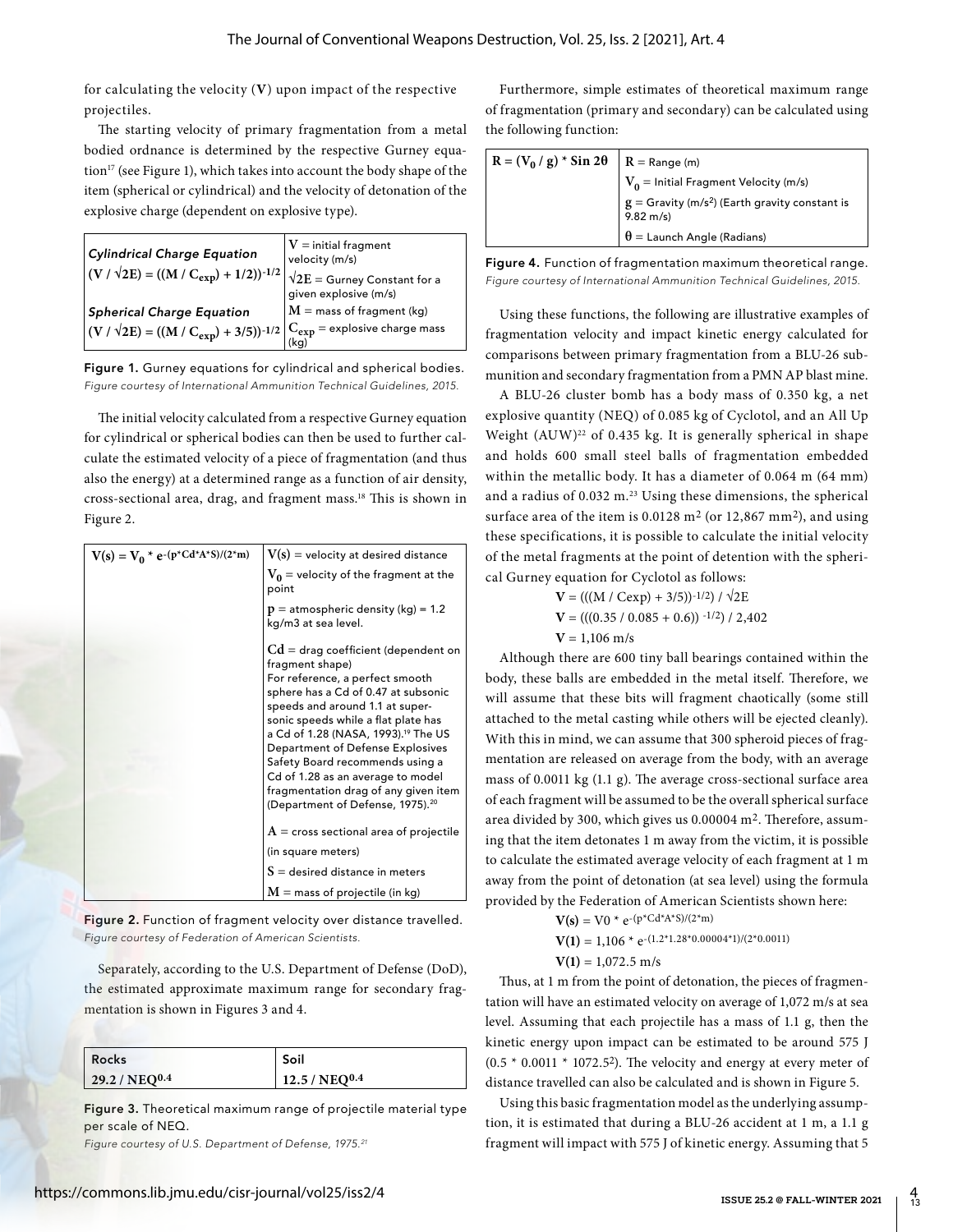mm of polycarbonate is resistant against 370 J under perfect theoretical conditions of impact, at least 205 J of energy will still be retained by the fragment once a polycarbonate visor is comprised. Likewise, assuming that STANAG  $V_{50}$ 450 R7 vest can resist up to 420 J under perfect theoretical conditions, the kinetic energy that is retained by the fragment after a body armor vest has been compromised would be at least 155 J under perfect conditions. Without PPE, the victim would theoretically suffer the impact of the entire 575 J of kinetic energy from a

single fragment.



By comparison, one can also model the velocity of a 1 cm3 piece of rock that has been ejected from a PMN blast with the following assumptions:

- 1. A PMN mine has 240 g NEQ of TNT.
- 2. During the explosion, the entire PMN body is consumed, and therefore the pieces of plastic/Bakelite primary fragmentation will be excluded.
- 3. According to Encyclopedia Britannica,<sup>24</sup> the average density of rock is 2.73 g per cm<sup>3</sup>. For simplicity's sake, we will assume that the volume of this rock is precisely 1 cm3 (or 0.000001 m3) and is spheroid in shape.
- 4. The rock is launched at a 45-degree angle from the blast site. A 45-degree launch angle achieves the maximum theoretical range of any launched projectile.

Therefore, with an explosive weight of 0.24 kg of TNT in a PMN, the maximum theoretical distance that a rock is ejected from a blast is (as per U.S. DOD 1975 formula):

- $= 29.2 / NEQ<sup>0.4</sup>$  $= 29.2 / 0.2404$
- $= 51.67 \text{ m}$

Using the IATG simple fragment range estimation formula, it is possible to estimate the initial fragment velocity from a launch angle of 45 degrees (0.785 radian).

```
If:
51.67 = (V0 / g) * Sin 2\theta51.67 = (V0 / 9.82) * Sin (2 * 0.785)Then:
  V0 = 51.67 * 9.82 / Sin(2*0.785)V0 = 507.47 m/s
```
Figure 5. Graphs on the fragmentation emergency and velocity over distance.

*Figure courtesy of the author.*

Now that we have the initial velocity of the rock (calculated from theoretical maximum range), we can calculate the travelling velocity at a given range. Given the assumption that the rock's dimensions are a spheroid with a volume of  $0.000001$  m<sup>3</sup>, the radius (r) of the spheroid rock is roughly 0.006203 m (using r =  $(3 \times V / 4\pi)^{1/3}$ , calculated as  $0.6203 * 0.000001^{1/3}$ ), and correspondingly its crosssectional area, which will be the same as its circular area is 0.00012 m<sup>2</sup> (calculated as  $π*0.006203<sup>2</sup>$ ). Using this cross-sectional area, we can estimate the secondary fragmentation velocity at 0.6 m (as stipulated in IMAS) employing the Federation of American Scientists' equation as follows:

$$
V(s) = V0 * e^{-(p * Cd*A*S)/(2*m)}
$$
  
 
$$
V(0.6) = 507.47 * e^{-(1.2*1.28*0.00012*1)/(2*0.0027)}
$$
  
 
$$
V(0.6) = 497 \text{ m/s}
$$

Therefore, it is estimated that the rock will be travelling at a velocity of 497 m/s once it reaches 0.6 m (less than half the estimated velocity of the BLU-26 fragment at 1 m). Using the 497 m/s velocity at 0.6 m and the given mass of the rock being 2.7 g, the estimated impact energy of the rock is calculated at 333.6 J (i.e., 0.5  $*(0.0027 * 4972)$ ). This is within the 370 J impact rating of the 5 mm polycarbonate produced by SABIC and STANAG 2920 V<sub>50</sub>450 R7 limits for impact energy of 420 J.

Figure 5 illustrates the velocity and impact energies of BLU-26 primary fragmentation and secondary fragmentation from a PMN blast. In addition to PPE playing a significant factor in mitigating the transfer of kinetic energy, the standoff distance plays a significant factor as well. Projectiles rapidly decelerate, thereby also losing impact kinetic energy in the process.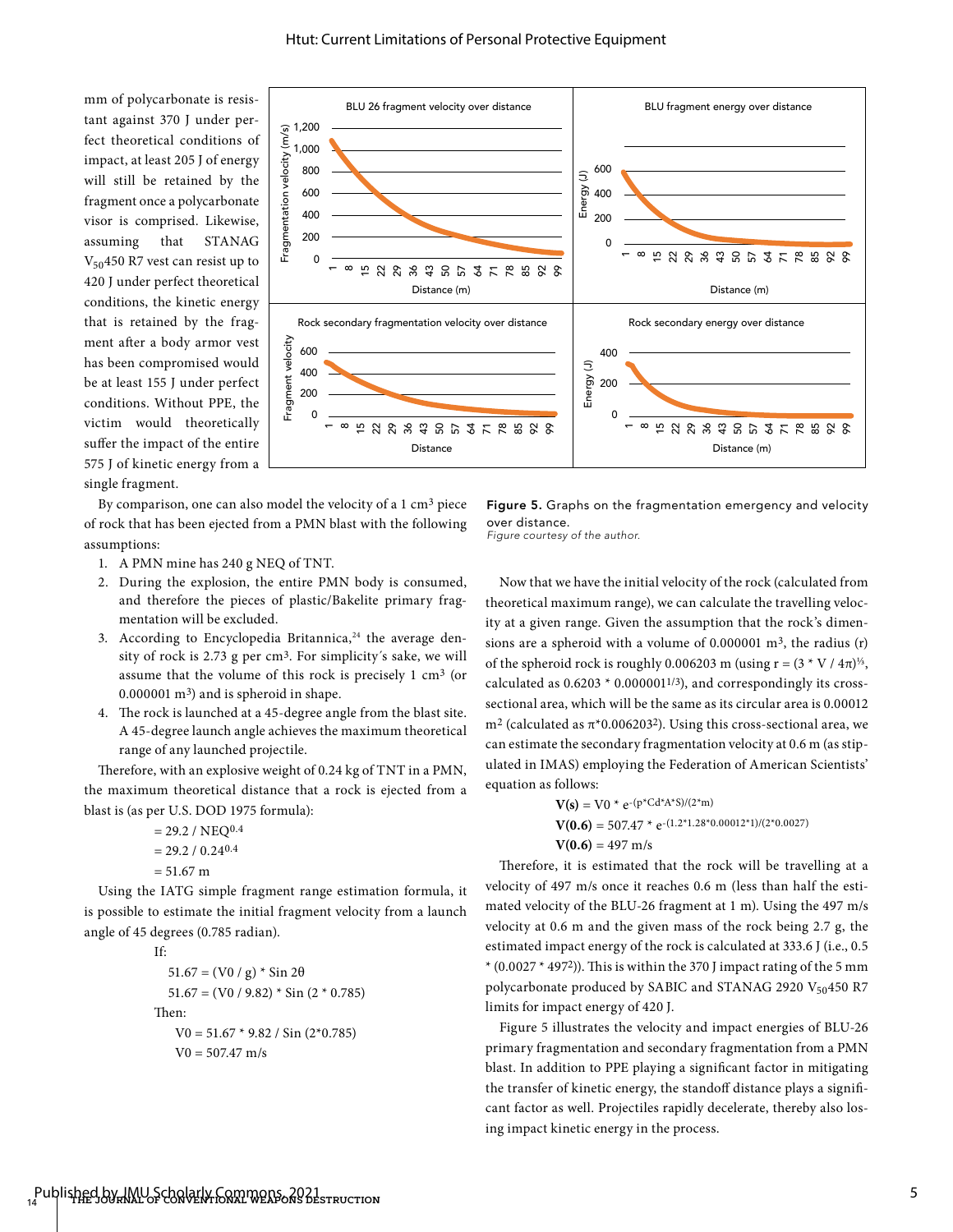#### Material Degradation of PPE and Environmental Impact of Disposal

Taking these scenarios into consideration, one can argue that the condition of the PPE can potentially affect its tensile strength, thereby decreasing its ability to absorb kinetic energy and enabling a higher probability of penetration by both primary and secondary fragmentation. The decreased level of protection offered by the degraded material would in turn permit more kinetic energy to pass through to the wearer. The degradation of both polycarbonate and Kevlar due to use and environmental factors has been extensively documented.

In the case of polycarbonate, exposure to ultraviolet (UV) light has been one of the main causes of material degradation.<sup>25</sup> Significant yellowing occurs to the material and the polycarbonate loses its strength and elasticity. The mechanical properties of polycarbonate also change, becoming more brittle and crystalline. Under laboratory conditions, untreated polycarbonate begins to yellow within seventy-two hours of UV exposure and significantly yellows by 503 hours of UV exposure.<sup>26</sup> Assuming that a polycarbonate visor is exposed to sunlight eight hours a day in field conditions, this would be the equivalent of 62.88 work days. Tensile strength decreases by 9 percent within 216 hours of UV exposure. This degradation means that polycarbonate visors lose their protective properties after continuous operational use, thereby gradually losing their ability to offer the level of protection specified in IMAS 10.30.

During regular operational/field usage, visors also accumulate scratches and other wear and tear, thereby further compromising the structural integrity. Additionally, the combination of scratches and yellowing of visors further adds to the diminishing of visibility for the user. IMAS Technical Note 10.10/02<sup>27</sup> states that

> *Users should be aware that the polycarbonate material from which blast-visors are made is adversely affected by prolonged exposure to sunlight (UV light). The effect of sunlight is to create hardened areas from which a crack may propagate.*

It further goes on to report instances where visors have shattered as a result of AP mine blasts, exacerbating the injuries received by victims. Even in cases where polycarbonate is only used in a relatively limited capacity such as in ROFI's demining mask (the mask is primarily made from laminated composite materials with a polycarbonate vision slot), the use of polycarbonate presents a potential "single point failure" scenario.

A test of a new mask in 2008 by the Swedish Rescue Services Agency conducted on 240 g of TNT equivalent placed on the surface on sand with a 70-degree blast angle at 55 cm showed that the polycarbonate vision slot of the mask shattered while the rest of the mask was not compromised during the blast.28 A similar test done on 140 g of TNT equivalent showed both the polycarbonate vision slot and the composite components of the mask withstanding the blast. According to ROFI, an internal test with the blast of a PMA-1A (presumably containing the standard 200 g of TNT)

at 55 cm showed that the mask withstood the blast without being compromised (ROFI).29

Aramid fabrics such as Kevlar used in body armor also suffer from degradation due to continual use. In particular, degradation as a result of long-term exposure to moisture and mechanical ablation from friction has been documented. According to Forster et al., p-phenylene terephthalamides (PPTA) body armor such as Kevlar and Twaron had a theoretical 10–13 percent decrease in  $V_{50}$ rating resistance after artificial aging simulating the temperature, humidity, and mechanical wear of typical field use over five years.<sup>30</sup> Likewise, Grant et al. reported a 10 percent reduction in  $V_{50}$  ballistic performance of five-year-old, United States National Institute of Justice (NIJ) Level IIIA and Level II body armor taken from a random sample of field users.<sup>31</sup> Direct exposure of aramids such as Kevlar and Twaron to the natural elements conducted in hot and humid environments have reported up to an 80 percent decrease in tensile strength.32 Possible explanations for this include water and other liquid ingress causing the "slippage of yarns of aramid fabric in wet conditions,"33 as well as mechanical wearing of the fibers caused by repeated folding and rolling<sup>34</sup> simulating conditions worn in the field.

As a result of degradation, body armor manufacturers typically provide a five-year warranty and it is recommended that users replace the body armor every five years of regular use or the period recommended by the manufacturer.<sup>35</sup> IMAS Technical Note 10.10/02 also recommends that "visors manufactured from untreated polycarbonate are replaced annually or every 225 days of use in order to minimise risks of degraded protection as a result of UV exposure."36 Taking this into consideration, environmentallysound methods of disposal employed by HMA operators may not typically be available in countries that they work in.

Kevlar in its final form is very hard to destroy and will not naturally decompose in a landfill. Although there exists various energy and capital-intensive recycling methods such as chemical and thermal breakdown (pyrolysis) of the materials, it is not yet at a stage to be economically viable.<sup>37</sup> Relatively new methods such as thermal degradation, as proposed by Dabkiewicz et al., have yet to be fully commercialized.<sup>38</sup> Although there are various companies that specialize in the recycling of Kevlar, these companies are not present in many developing countries where mine action operators normally work. Shipping unserviceable Kevlar internationally will also likely not be cost-effective, particularly for humanitarian organizations.

As stated previously, visors have a relatively short service life and polycarbonate material is not as easily recyclable as other plastics such as polyethylene. Polycarbonate is typically recycled through thermal and chemical processes that break down and reconstitute the material. As it is for recycling Kevlar, the processes for recycling polycarbonate are not readily available in most of the countries where HMA is being conducted due to its technical and

 $\frac{6}{15}$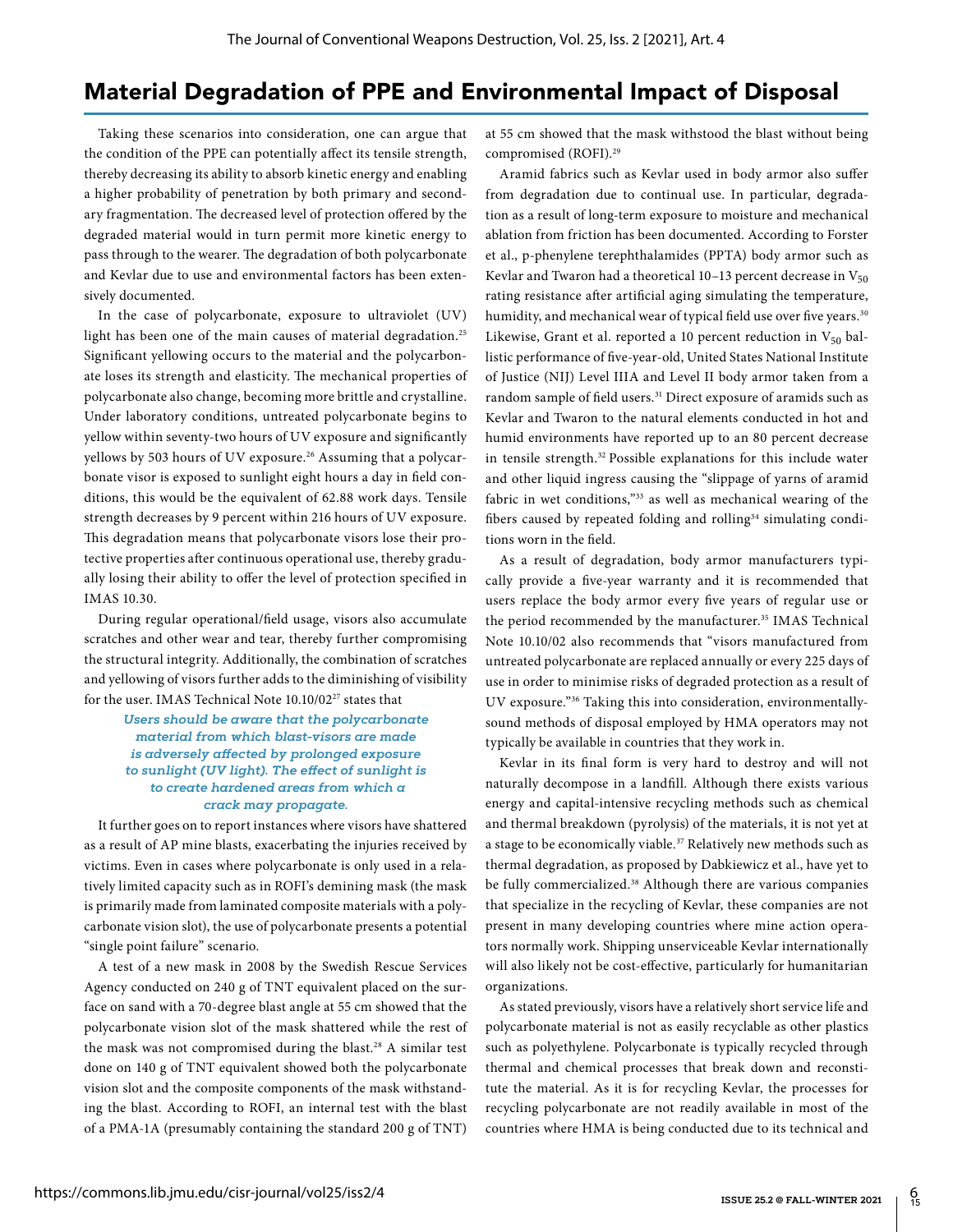Htut: Current Limitations of Personal Protective Equipment

Male NPA deminers in South Sudan wearing aramid body armor and polycarbonate visors.

> capital-intensive nature. As a plastic polymer, polycarbonate does not naturally bio-degrade in landfills and particulate shedding can occur which can further add to microplastic pollution. For example, Zhang et al.,<sup>39</sup> estimate that 310 t of microplastic polycarbonate enter water systems annually in the form of sewage sludge in the United States. Polycarbonate waste has been documented to leach a precursor additive compound bisphenol A (BPA) into water sources. Although longitudinal public health implications have yet to be studied, evidence presented by Konieczna et al.,<sup>40</sup> suggests a strong relationship between prolonged BPA exposure and endocrine disorders in humans. According to Morin et al.,41 "BPA is commonly found in landfill leachate at levels exceeding acute toxicity benchmarks" and in Norway it was reported that concentrations of 188 mg +-125 mg of BPA leachate was present in every 1 kg of solid plastic waste.<sup>42</sup> To the author's knowledge, there have not yet been any definitive studies on the proportion of polycarbonate in overall global plastic waste and the extent to which this has caused environmental damage in developing countries (particularly mine and explosive remnants of war [ERW]-affected countries) is unreported.

> Taking all of this into consideration, HMA operators can potentially release several tonnes of polycarbonate and aramid waste every few years due to the need for replacement of visors and body armor. If for example a mine action operator deploys 1,000 deminers wearing full face polycarbonate visors and body armor in a country program, then the operator may be expected to discard up

to 1,000 visors every year if it complies to IMAS 10.10/02 recommendations and up to 1,000 kits of body armor every five years. With a typical standard full-face visor from a manufacturer such as Security Devices weighing around 1 kg and body armor (i.e., Apron) weighing between 2.5 and 3.9 kg, $43$  this would equate to 1 t of polycarbonate waste produced every year and 2.5–3.9 t of aramid waste produced every five years by that operator's country program alone.

For perspective, NPA employs 1,441 mine action operational staff globally as of September 2021. From anecdotal reports, mine action operators typically put unserviceable PPE into long-term storage, however it is not immediately clear what will happen thereafter and what the end-of-life cycle process of this waste disposal will be. If for instance the items are discarded in local landfills, the environmental concerns as highlighted previously may be particularly acute. Likewise, if the items are incinerated, there will likely be significant carbon emissions and particulate air pollution. There are also ethical concerns regarding the practice of international operators donating unserviceable or expired PPE to national operators and national authorities, particularly if the materials have degraded to such an extent as to offer decreased protection below national standards and/or IMAS 10.30. It can also be the case that operators may not know when and why PPE needs to be replaced, thereby continuing the use of degraded or unserviceable PPE in the field and adding unnecessary risks.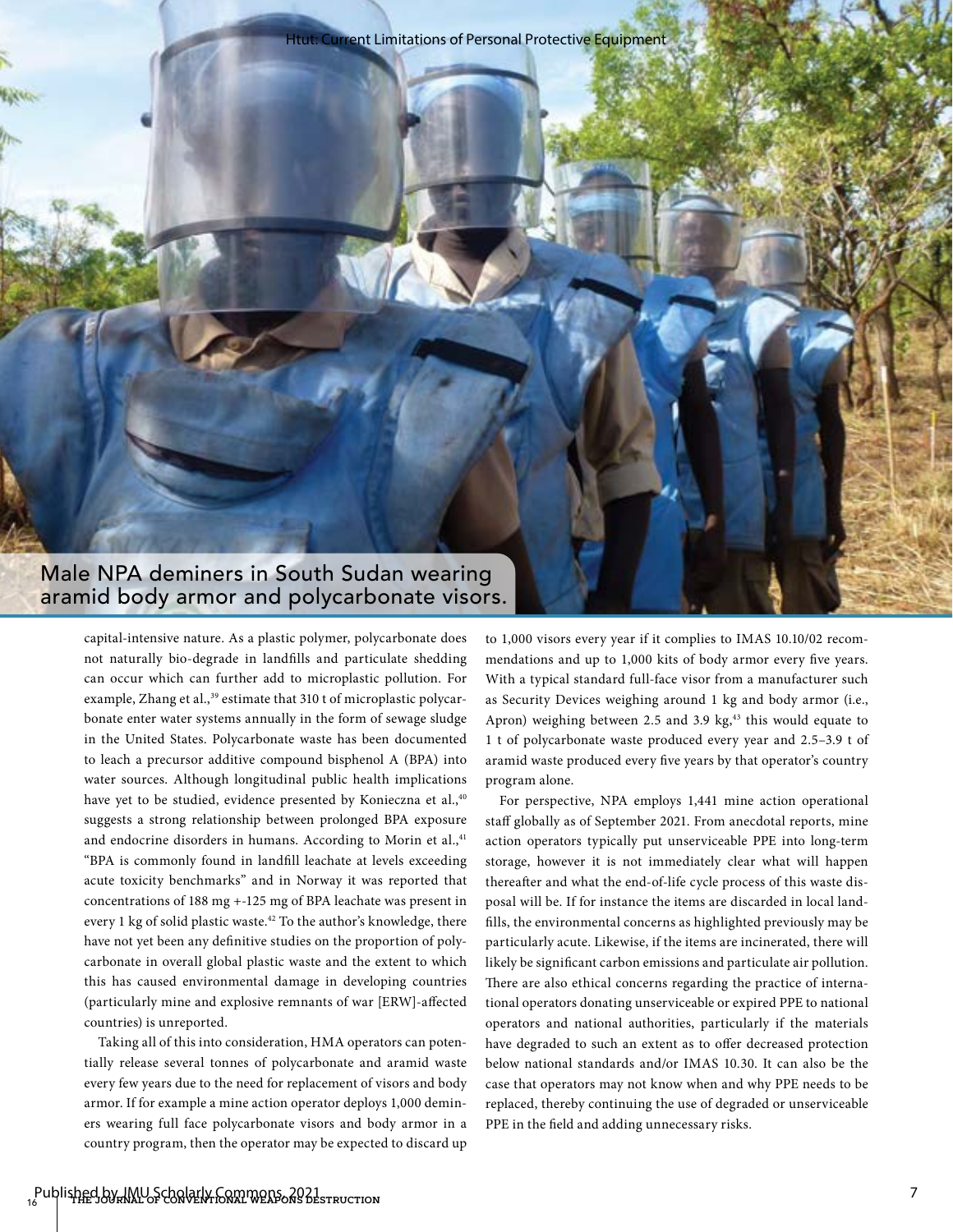#### Gendered Perspectives on Comfort and Ergonomics

While the technical drawbacks and limitations in the appropriateness, use, and disposal of PPE have been explored throughout this paper, it is also important to factor in the comfort level of PPE for the wearer, to further enable a safer and more productive work environment. As stated previously, although there are commercially available products that can provide increased protection, this comes at a significant penalty in weight, bulk, and discomfort for the wearer (not considering cost). Although there have been technological developments in body armor such as the increased use of ultra-high molecular weight polyethylene (UHMWPE) and innovative facial protection systems that use composite materials combined with reduced use of polycarbonate such as ROFI's demining masks, widespread adoption has been relatively limited.

Furthermore, just as threats and protective technologies change over time, so too has the face of mine action. Whereas in the past, mine action operations (particularly demining and EOD) have been almost exclusively conducted by men, there is now greater participation of women both as operational staff and as leaders. According to IMAS 10.30, "PPE provided shall fit the employee, male or female, and be designed to provide reasonable comfort and protection against the predictable risks present at a demining worksite. Cultural practices should also be taken into consideration."44 Unfortunately, almost all PPE used in the HMA sector is unisex and not optimized toward female wearers. This causes



discomfort and potentially reduces the safety of the equipment and the wearer's operational efficiency. Although female-specific body armor is now commonly used in the law enforcement sector around the world, these developments have not yet been adopted within the mine action sector. Unisex body armors are typically designed according to the size, body shape, and/or proportions of men; however, when issued to women, the only difference is that they are issued in smaller sizes.

For this reason, the author hypothesizes that the current generation of PPE may not provide the full coverage, comfort, or functionality for women when compared to men. One of the first activities encompassed in the Innovation Norway grant is to develop and field next generation PPE. With this in mind, NPA conducted an internal global survey of 340 participants working in field operations; 65.6 percent of whom were women. In total, 83.8 percent of respondents worked as a deminer or team leader. Highlights from the preliminary results showed that:

- 13.53 percent of respondents reported their body armor as being overall uncomfortable or very uncomfortable
- 25 percent of respondents reported some form of abdominal pain or discomfort while wearing body armor
- 25.89 percent of respondents reported reported their visors as being overall uncomfortable or very uncomfortable
- 25.89 percent of respondents reported some form of hip pain or discomfort while wearing body armor
- 26.47 percent of respondents reported some form of genital/groin pain or discomfort while wearing body armor
- 27.36 percent of respondents reported some form of inner thigh pain or discomfort while wearing body armor
- 27.65 percent of respondents reported some form of breast pain or discomfort while wearing body armor
- 34.11 percent of respondents reported some form of lower back pain or discomfort while wearing body armor
- 39.70 percent of respondents reported some form of difficulty breathing while wearing visors
- 41.76 percent of respondents reported some form of shoulder pain or discomfort while wearing body armor
- 48.23 percent of respondents had some form of head or neck pain while wearing visors

These preliminary results appear to be consistent with the initial assumption that improvements in ergonomics are necessary, particularly as it relates to women. In addition to the various cultural taboos in developing and post-conflict countries for women in what was traditionally seen as male-dominated work, the lack of ergonomic optimization of PPE for women may also be a factor in creating further barriers to female participation in the mine action sector.

 $\frac{8}{17}$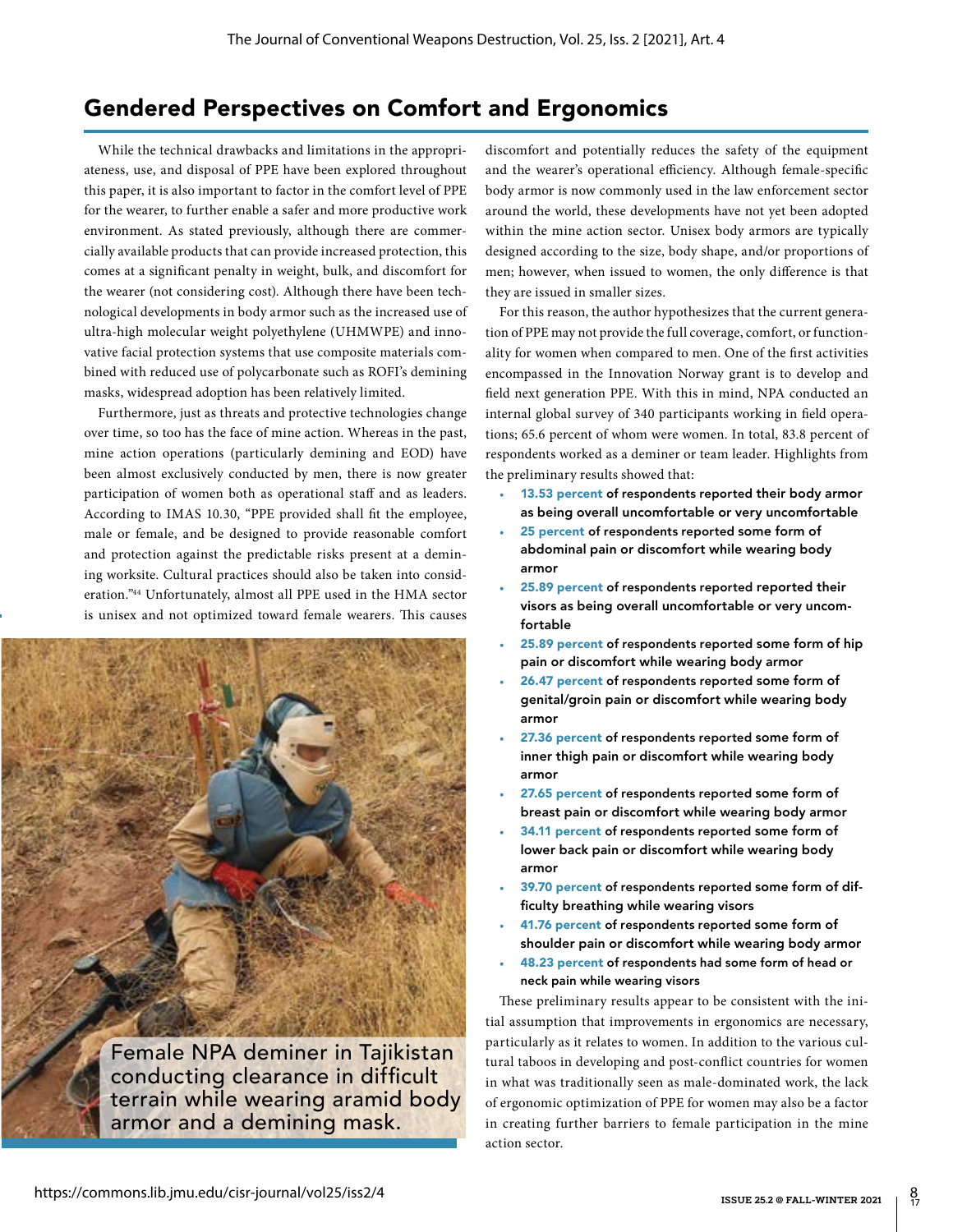## Conclusion and Prospective Innovations

Through analysis of casualties from high-velocity fragmentation, analyzing the kinetic energy impact of fragmentation, and conducting a literature review on the degradation of polycarbonate and aramids, the existing evidence appears to suggest that any new developments in PPE should minimize or completely forego the use of polycarbonate for visors, and at the very least pursue ways to better seal aramid materials against the elements. This would enable more consistent levels of IMAS 10.30 compliant  $V_{50}$ 450 protection of both body armor and visors. Further exploration is also needed on finding ways to improve protection beyond the level stipulated in IMAS 10.30, particularly against high-velocity fragmentation, without increasing weight and bulk or reducing visibility. Careful consideration will also be needed to ensure the environmentally sustainable disposal of expired or unserviceable PPE and/or ways to prolong the service life of existing serviceable stocks. As of this writing, NPA is conducting further studies to determine the life-cycle management of PPE in its country programs. Underlying all of this is the cross-cutting theme that any development and advancement in PPE must be gender-sensitive and take into account user feedback on comfort, mobility, and visibility, particularly from female users. It must also be noted, as argued by Smith, that cost will always be a factor in enabling widespread adoption, therefore any new solutions proposed must be cost-effective and on par with the cost of replenishing current generation PPE.

In support of these conclusions, NPA will be pursuing the following lines of inquiry:

Explore the incorporation of composite materials and new designs of visors that minimize the use of polycarbonate. Transparent materials in lieu of polycarbonate, treatments of polycarbonate, or a combination thereof will be also explored. One of the possibilities is to further optimize the demining mask design (or similar designs) to enable better visibility, breathability, and protection at a cost on par with untreated polycarbonate visors.

- Explore portable low-cost solutions that can enable the safe destruction or recycling of unserviceable polycarbonate and aramids with the least environmental impact. These solutions must be implementable in austere environments.
- Explore the use of ballistic fabrics that are more environmentally and mechanically resistant to wear and tear than aramid, develop better protective shells for current aramid PPE in service, and/or explore composite designs that offer the same levels of mobility and flexibility of aramid.
- Conduct focus groups on how to best optimize and modularize PPE designs so that they can be more adaptable to female users.

NPA will subsequently be having a market dialogue wherein an open invitation will be announced for all companies and organizations interested in partnering with NPA under this Innovation Norway project in order to find potential solutions and jointly develop and field test scalable prototypes.  $\blacksquare$ 

*See endnotes page ##*



**Kyaw Lin Htut** Advisor/Desk Officer Mine Action and Disarmament Norwegian People's Aid

Kyaw Lin Htut is a Desk Officer for Norwegian People's Aid, Department of Mine Action and Disarmament. He previously served in various mine action opera-

tional and management roles in Southeast Asia and the Caucasus. As Desk Officer, he oversees a portfolio of country programs in Southeast Asia and the Pacific and also manages NPA's projects with Innovation Norway. He is IMAS EOD Level 3 qualified and holds a master's degree in economics.



Female NPA deminers in Tajikistan wearing aramid body armor and demining masks.